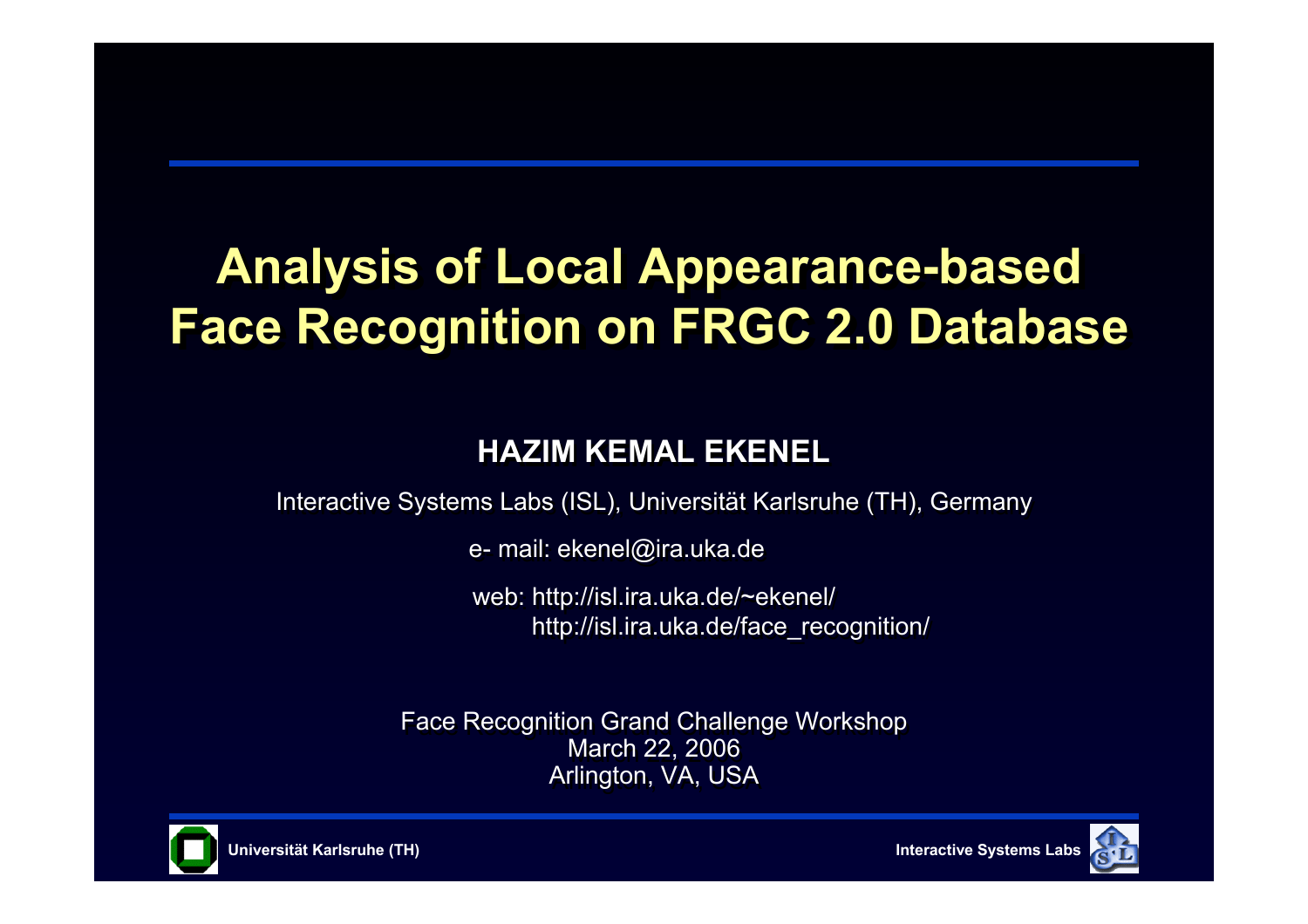

- Interactive Systems Laboratories (ISL) Interactive Systems Laboratories (ISL)
- Local Appearance-based Face Recognition –Local Appearance-based Face Recognition
- Feature Sets
- Feature Normalization
- Experiments **Experiments**
- Conclusions– Conclusions



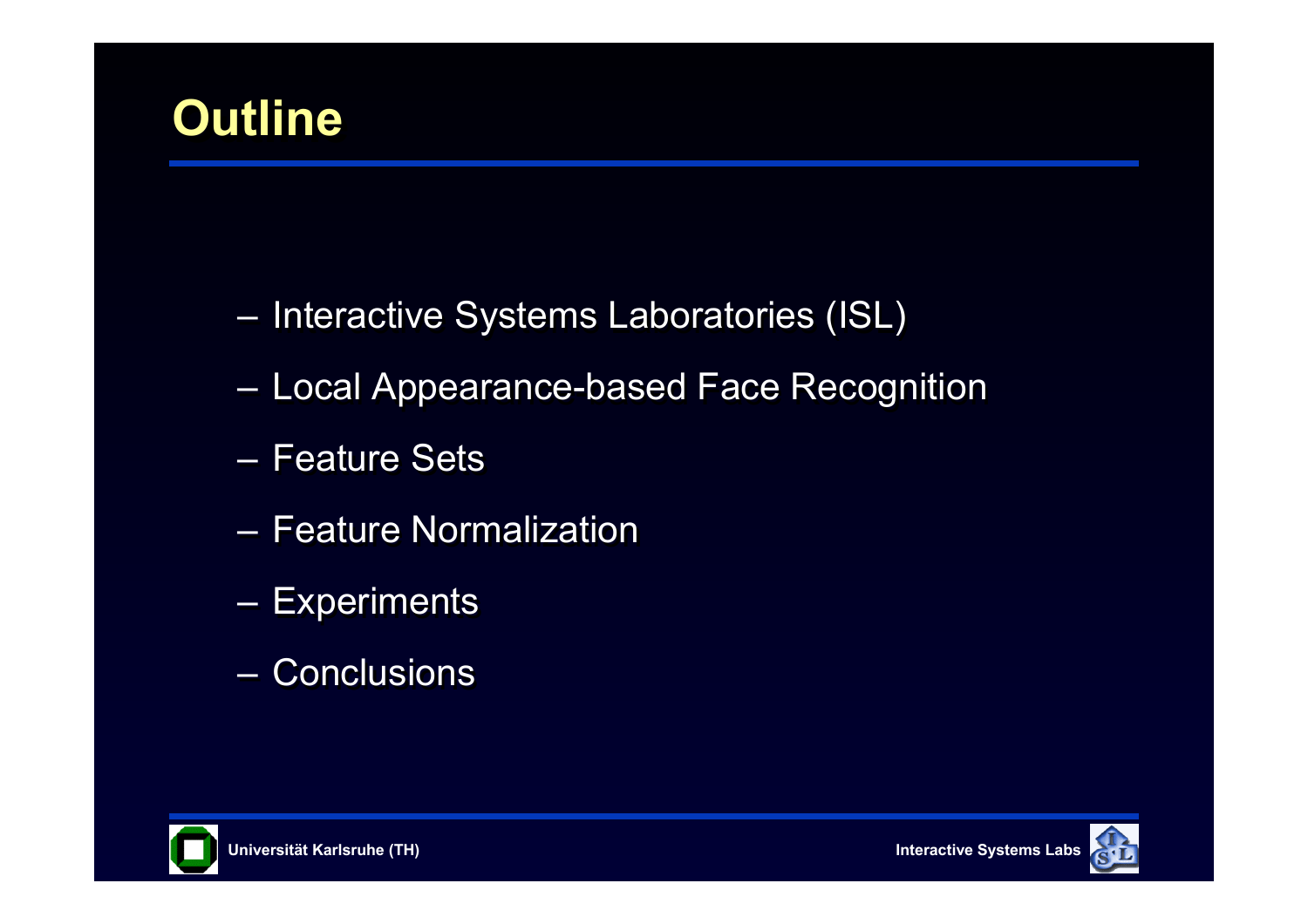# **Interactive Systems Labs (ISL) Interactive Systems Labs (ISL)**

- $\bullet$ Founded by Prof. Dr. Alexander Waibel at 1991. Founded by Prof. Dr. Alexander Waibel at 1991.
- $\bullet$ Research on:
	- translation, speech, language, vision technologies, multimodal, and cross-modal perceptual interfaces, multimodal, and cross-modal perceptual interfaces, smart rooms**,**  smart rooms**,**  translation, speech, language, vision technologies,
- •• Located at Carnegie Mellon University, USA and Located at Carnegie Mellon University, USA and University of Karlsruhe (TH), Germany. University of Karlsruhe (TH), Germany.



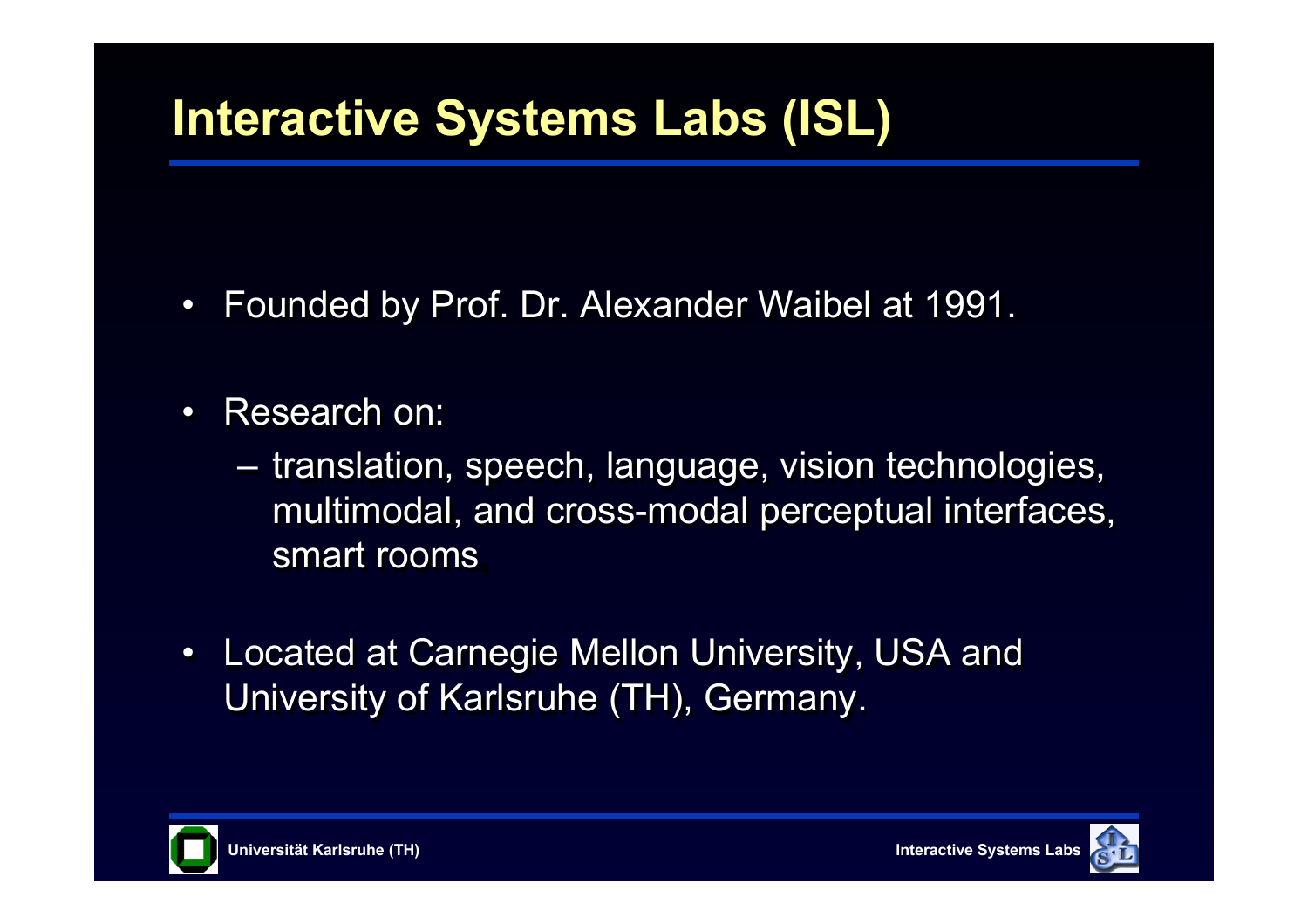- $\bullet$ Directed by Assist. Prof. Rainer Stiefelhagen Directed by Assist. Prof. Rainer Stiefelhagen
- $\bullet$ Focus on visual perception of people in smart rooms Focus on visual perception of people in smart rooms
- $\bullet$ Areas of interest
	- Person Identification
	- Person Tracking Person Tracking
	- Head Pose / Focus of Attention Estimation
	- Activity Analysis –Activity Analysis



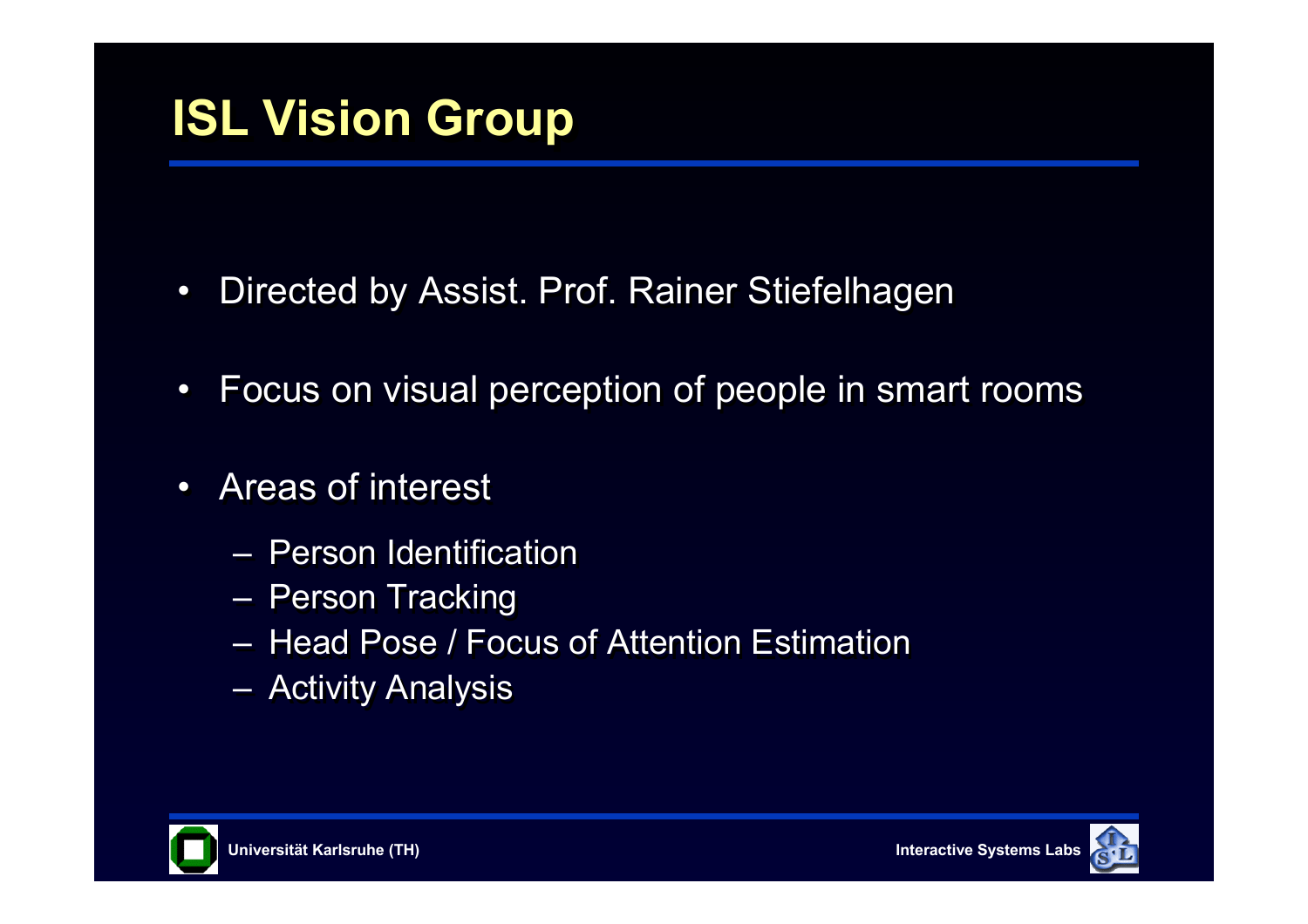# **ISL Face Recognition Group ISL Face Recognition Group**

#### $\bullet$ Objective: Objective:

- $-$  Face recognition for smart environments. Face recognition for smart environments.
- $-$  Developing and deploying fully automatic face recognition systems with the research focus on to build recognition systems with the research focus on to build simple, fast & robust face recognition algorithms. simple, fast & robust face recognition algorithms. Developing and deploying fully automatic face

# • Implementation areas: • Implementation areas:

- $-$  Recognizing individuals entering a room with a zoom  $\,$ camera Recognizing individuals entering a room with a zoom
- $-$  Recognizing individuals in a room using fixed camera Recognizing individuals in a room using fixed camera
- Human Robot Interaction –Humanoid Robots



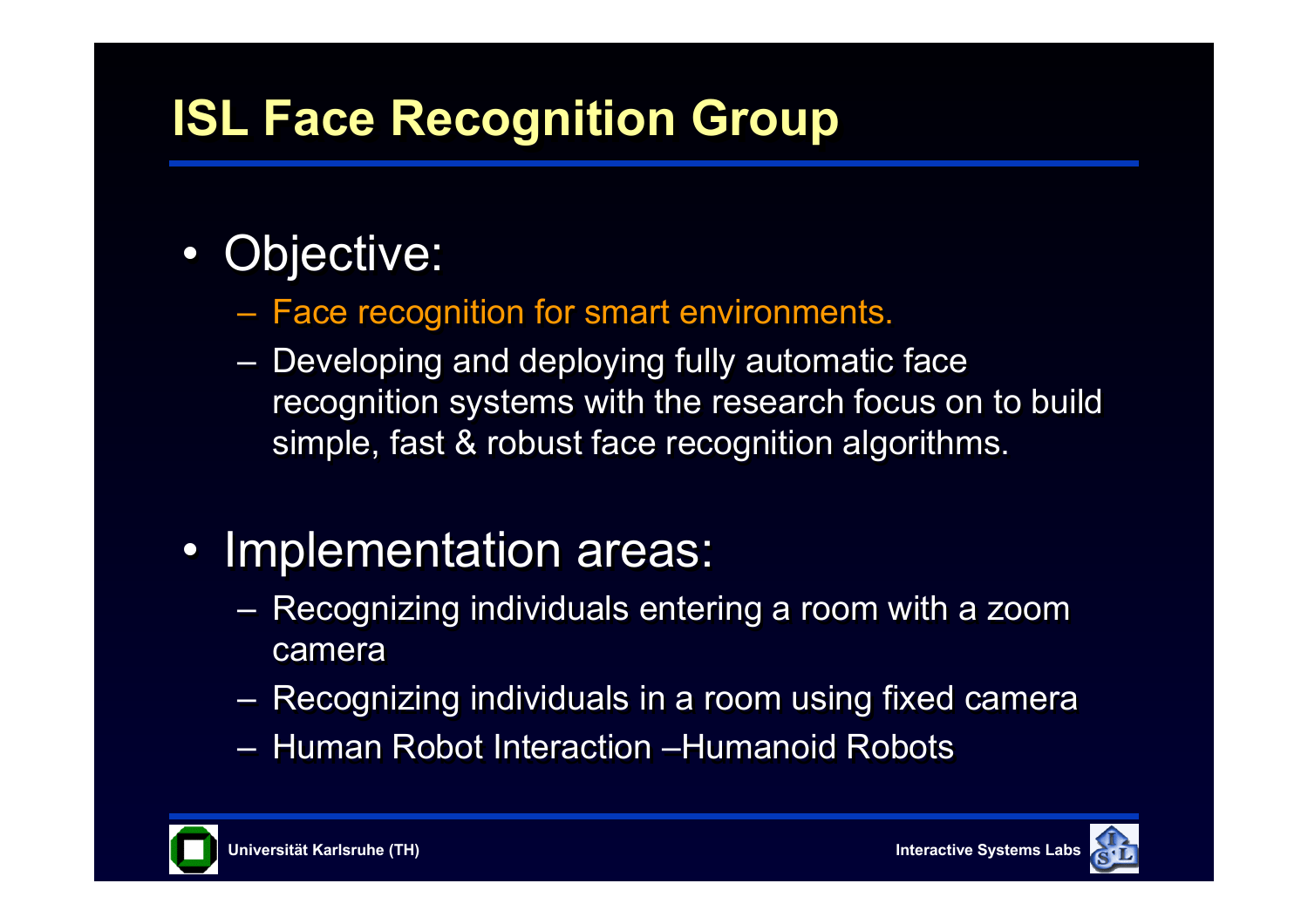# **ISL Door Face Database ISL Door Face Database**

- $\bullet$  Ten thousands pictures of more than 100 individuals have Ten thousands pictures of more than 100 individuals have been collected during 86 recording days (Feb. 2005, August-been collected during 86 recording days (Feb. 2005, August-Dec. 2005) Dec. 2005)
- $\bullet$ ~30000 images of 30 individuals will become public. ~30000 images of 30 individuals will become public.





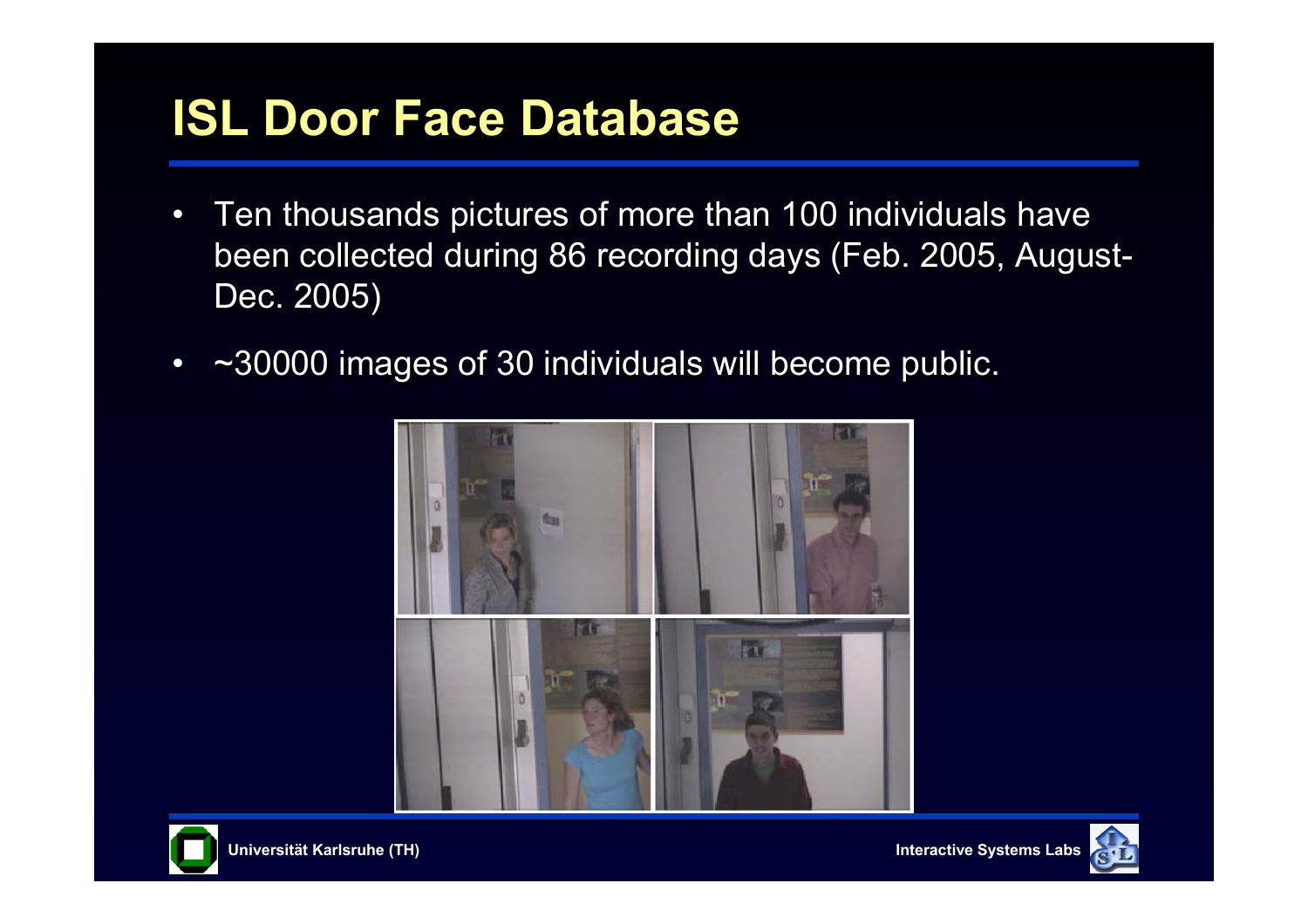# **Face Recognition @ CLEAR Evals (FG2006) Face Recognition @ CLEAR Evals (FG2006)**

- CHIL Project (EU IP FP6) CHIL Project (EU IP FP6) http://chil.server.de/ http://chil.server.de/
- $\bullet$ **NIST NIST**
- **Goal:** To recognize the **Goal:** To recognize the lecturer/seminar participant by using video and multiview data acquired by four cameras mounted to the corners of the room. lecturer/seminar participant by using video and multiview data acquired by four
- **Problem Conditions: Problem Conditions:** Low resolution faces with improper lighting, especially improper lighting, especially because of the projector's because of the projector's beam.





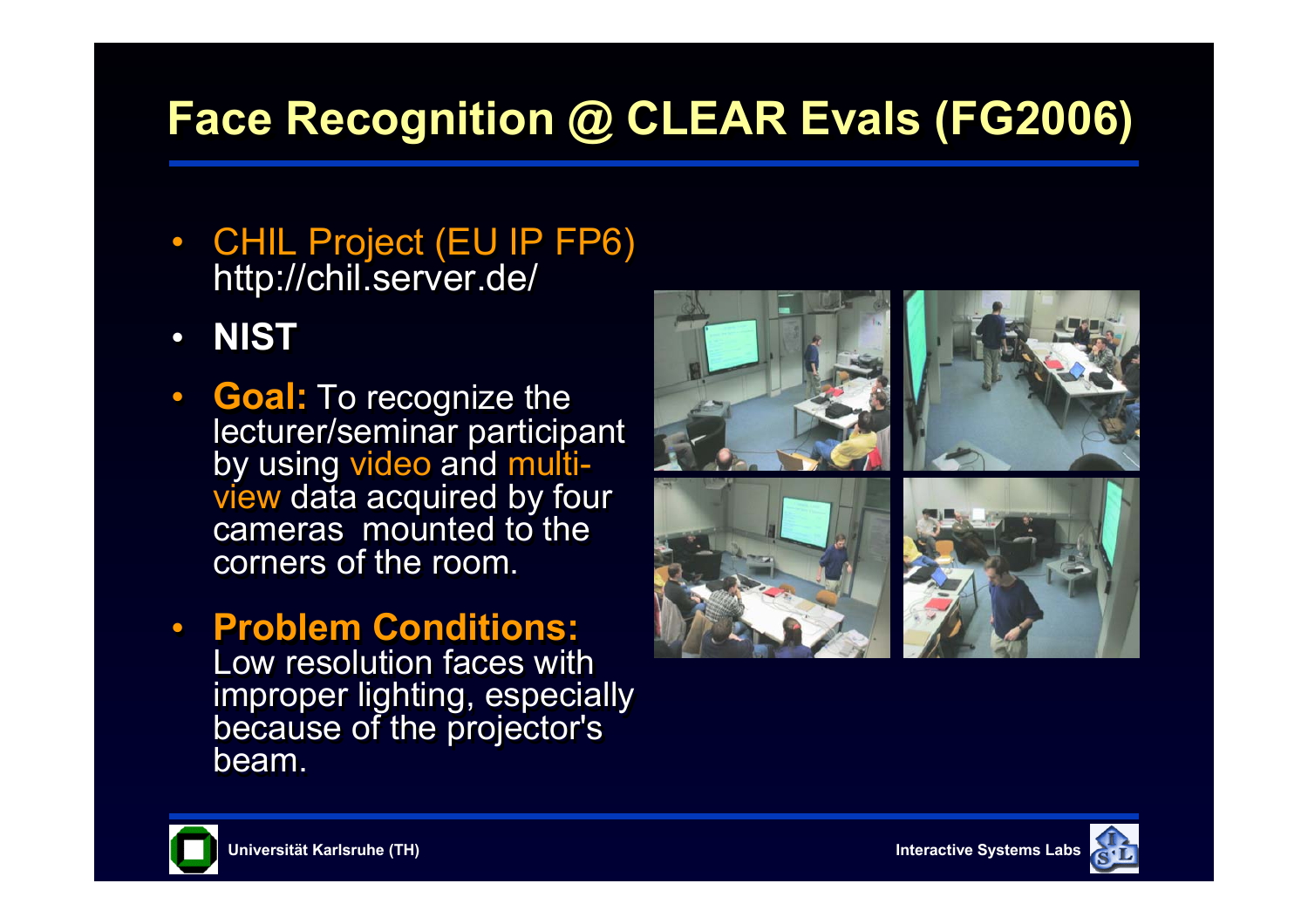# **Face Recognition for Humanoid Robots Face Recognition for Humanoid Robots**







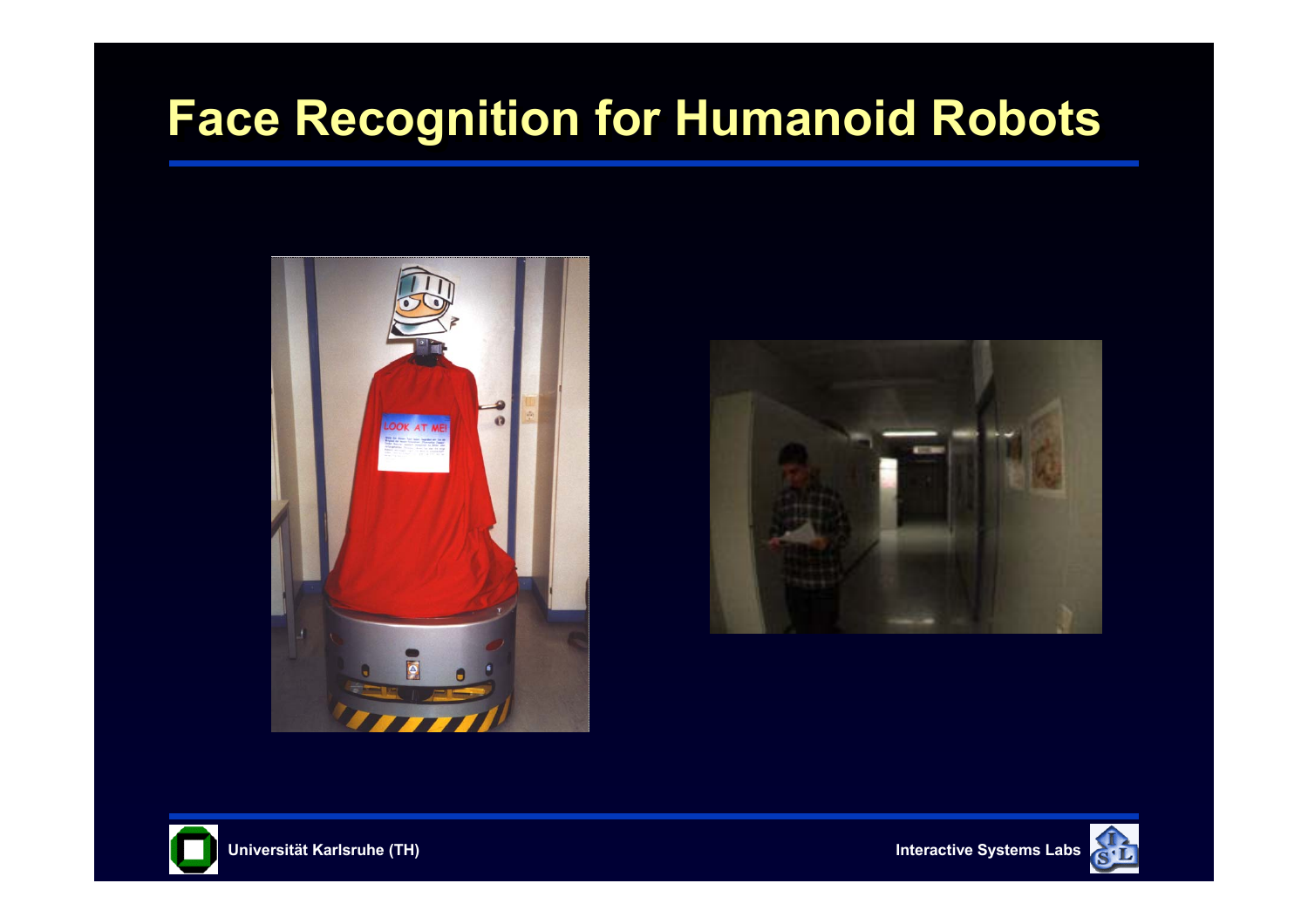# **Local Appearance-based Face Recognition Local Appearance-based Face Recognition**

#### $\bullet$ Merits:

- Robust against local variations Robust against local variations
- $-$  Facilitates weighting/selection of the "important" local  $\,$ regions for face recognition regions for face recognition Facilitates weighting/selection of the "important" local
- $\bullet$  Previous approaches: Previous approaches:
	- Salient region based Salient region based
		- Modular Eigenfaces (Pentland et al., 1994) Modular Eigenfaces (Pentland et al., 1994)
		- FR with SVMs: Global vs. Component-based Approach FR with SVMs: Global vs. Component-based Approach (Heisele et al. 2003) (Heisele et al. 2003)
		- FR using Component-based DCT/LDA (Lee et al. 2005, FR using Component-based DCT/LDA (Lee et al. 2005, MPEG7) MPEG7)

#### – **Generic** – **Generic**

• Modular PCA (Gottumukkal & Asari, 2004) • Modular PCA (Gottumukkal & Asari, 2004)



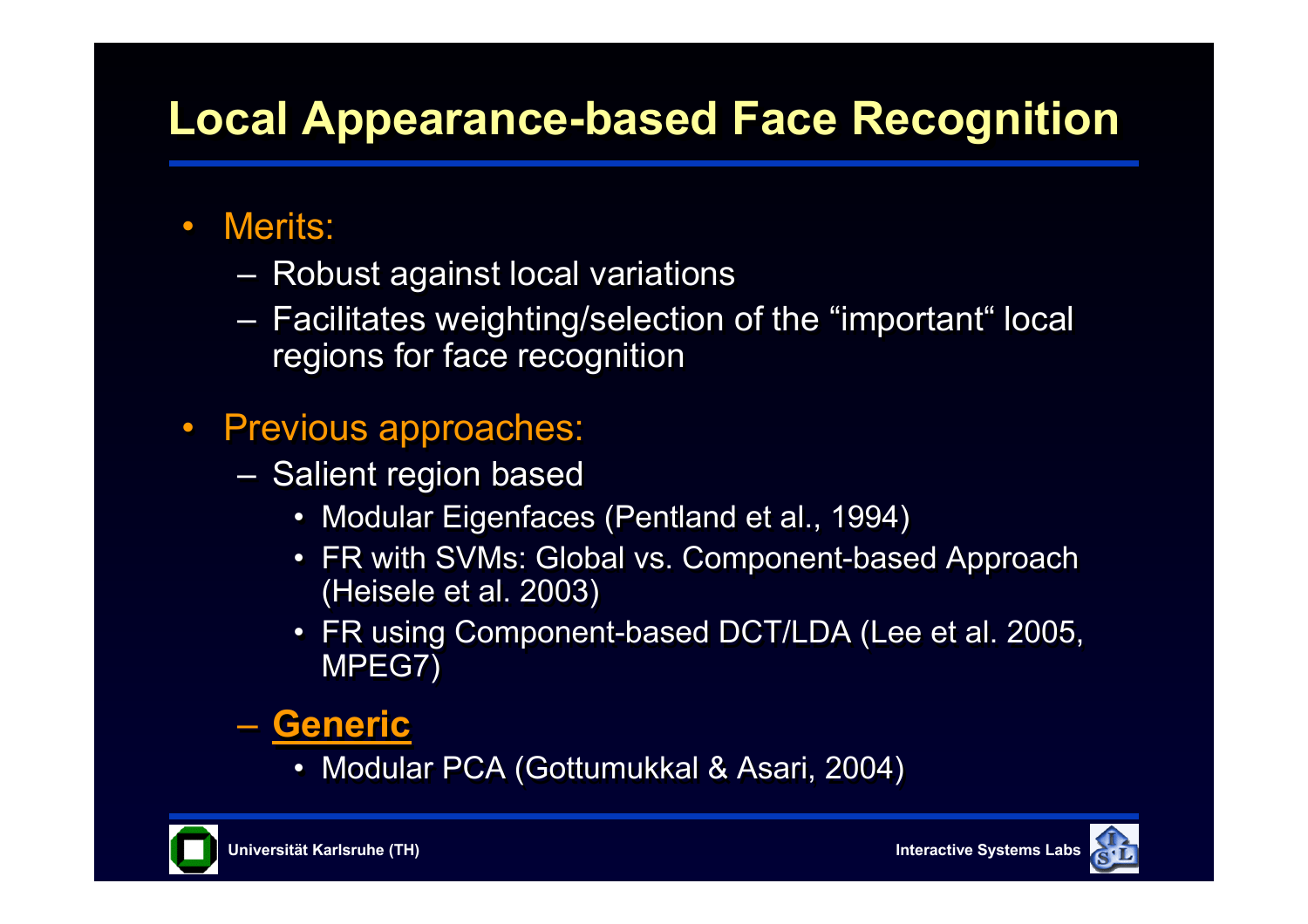## **Face Representation Face Representation**

- $\bullet$  Local appearance modelling: 8x8 pixels blocks Local appearance modelling: 8x8 pixels blocks  $-$  Less sensitiveness to illumination and local variations
- $\bullet$  Data-independent basis (Discrete Cosine Transform) Data-independent basis (Discrete Cosine Transform)
	- Fast
	- ––Compact representation Compact representation
- $\bullet$ Feature/Decision fusion to perform classification Feature/Decision fusion to perform classification





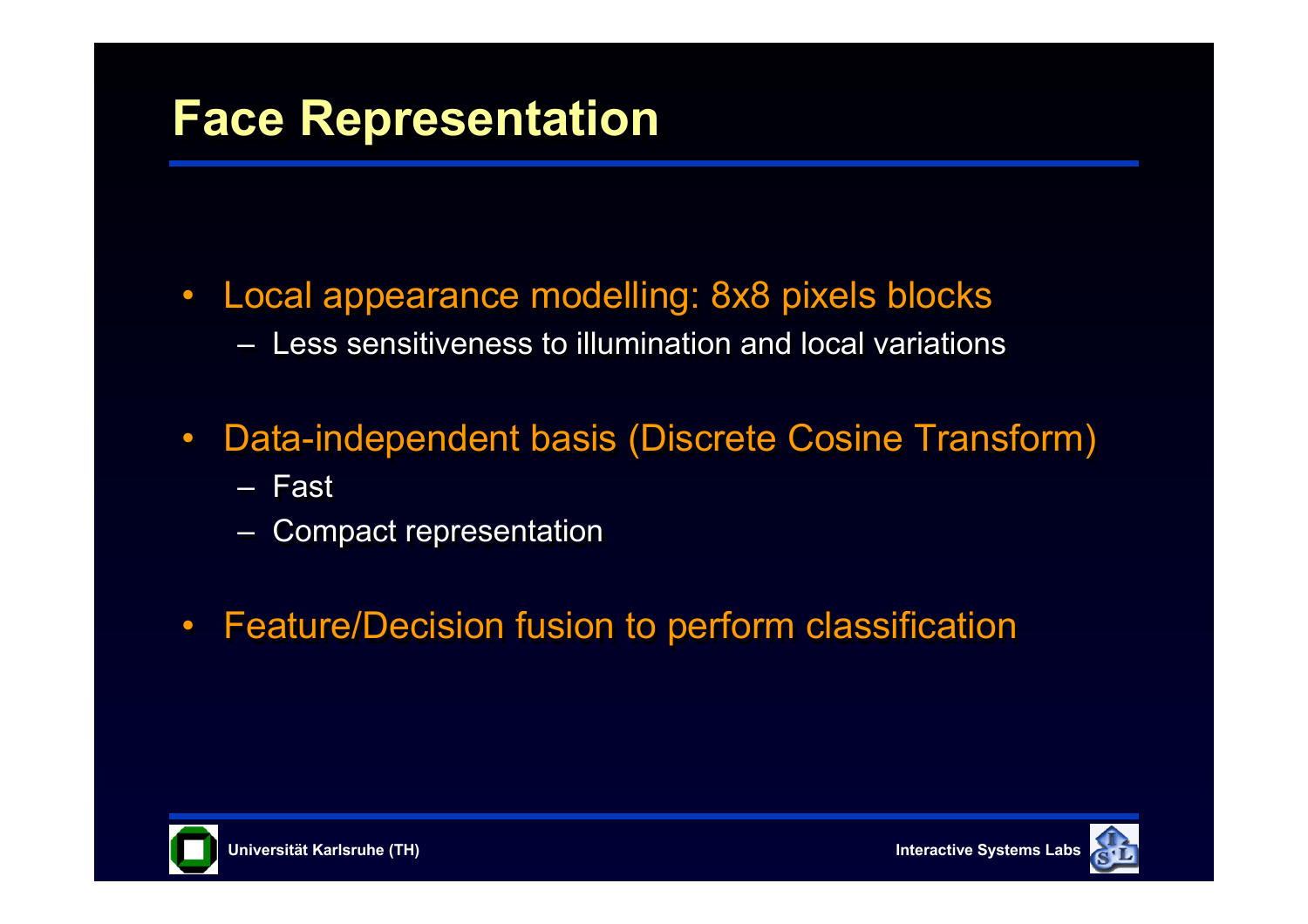





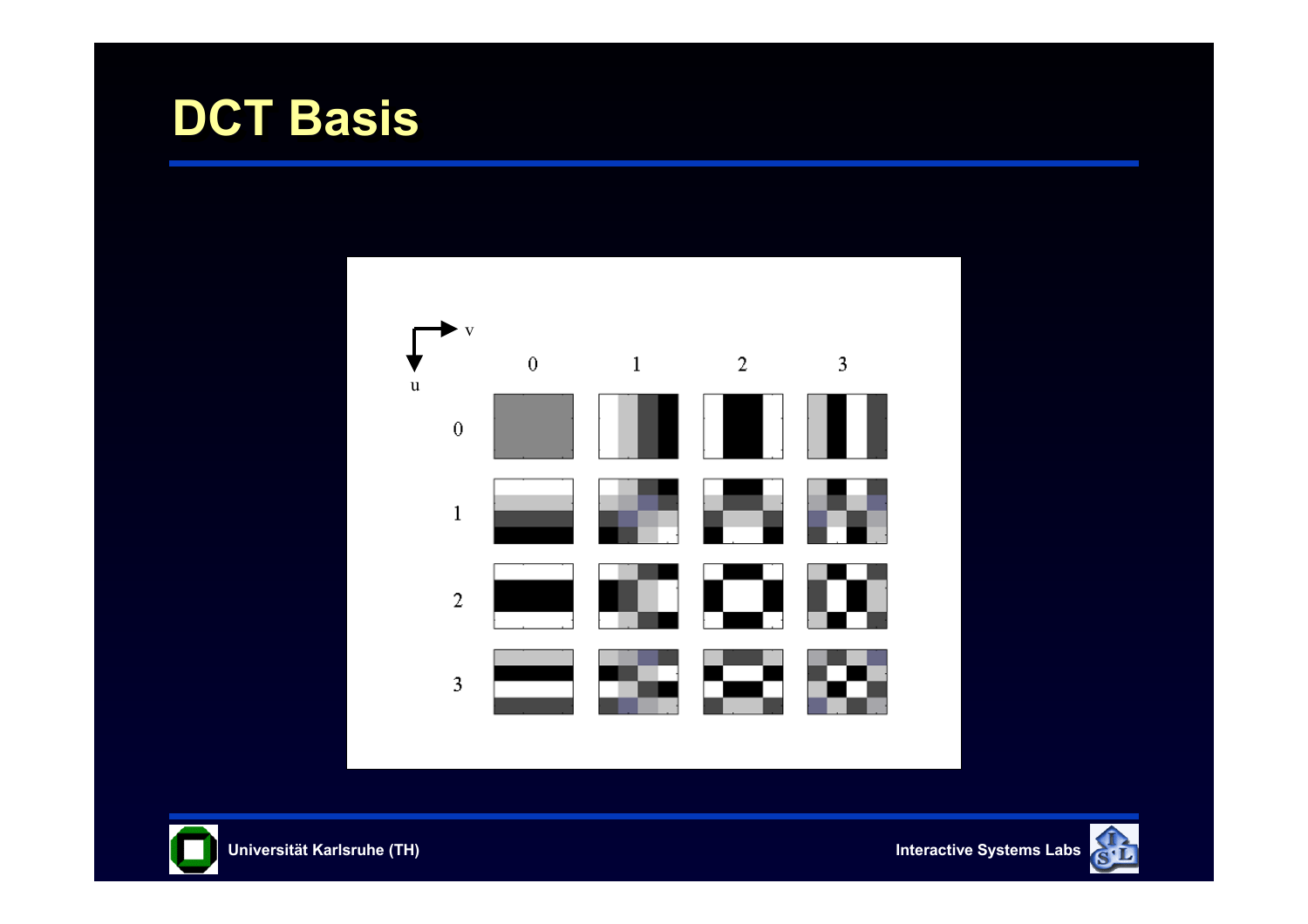# **Sample DCT Output & Scan Pattern**



| 415            | 60             | 59 | 26 | 61 | 48               | 10             | 11             |
|----------------|----------------|----|----|----|------------------|----------------|----------------|
| 146            | 9              | 69 | 54 | 8  | 5                | 4              | 5              |
| 77             | 70             | 28 | 4  | 13 |                  | 3              |                |
| 33             | 11             | 19 | 9  | 8  | $\boldsymbol{0}$ | $\overline{2}$ | 3              |
| 14             | 21             | 11 | 5  | 4  | 6                | 4              | $\overline{c}$ |
| 1              | 10             | 0  | 15 | 8  |                  | 4              | $\overline{c}$ |
|                | 3              |    | 4  | 2  | 5                | 4              | $\overline{2}$ |
| $\overline{0}$ | $\overline{c}$ |    | 0  | 2  |                  |                |                |

**Zig-Zag Scan**





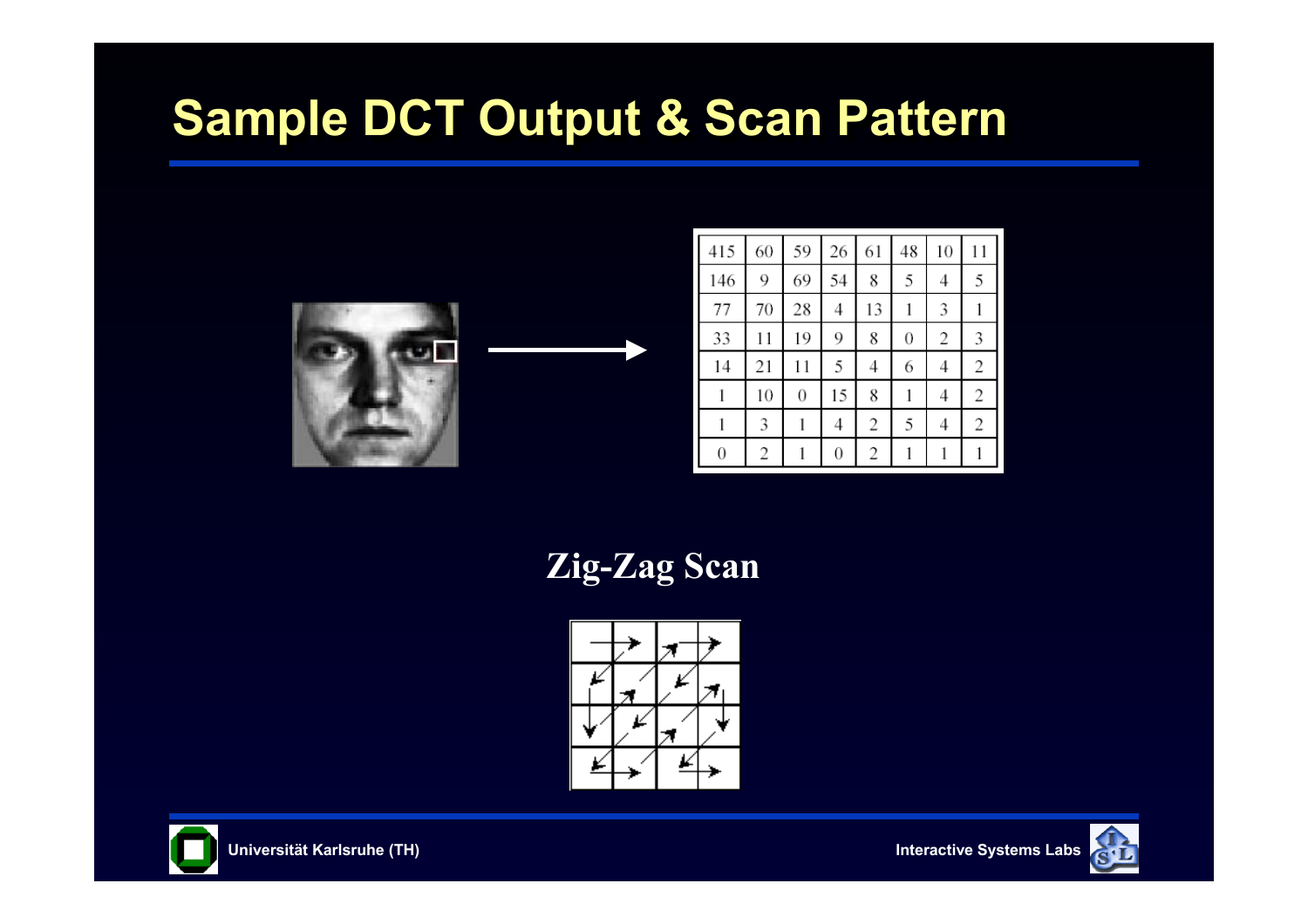### **Feature Extraction Feature Extraction**





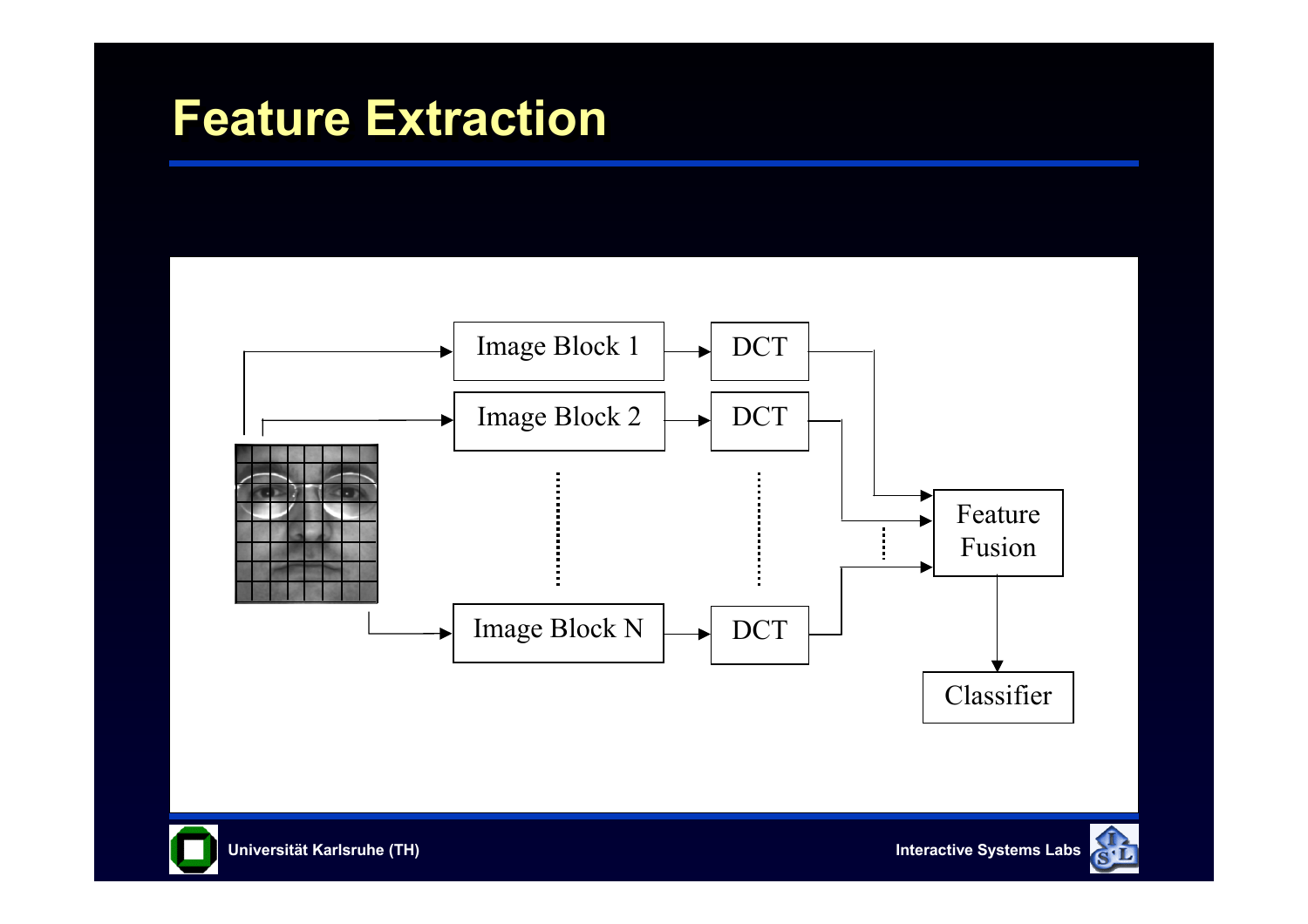- $\bullet$ Selecting the first M DCT coefficients **(DCT-all)** Selecting the first M DCT coefficients **(DCT-all)**
- $\bullet$  Removing the first coefficient, and selecting the Removing the first coefficient, and selecting the first M DCT coefficients from the remaining ones first M DCT coefficients from the remaining ones **(DCT-0) (DCT-0)**
- $\bullet$  Removing the first three coefficients, and selecting Removing the first three coefficients, and selecting the first M DCT coefficients from the remaining the first M DCT coefficients from the remaining ones **(DCT-3)** ones **(DCT-3)**



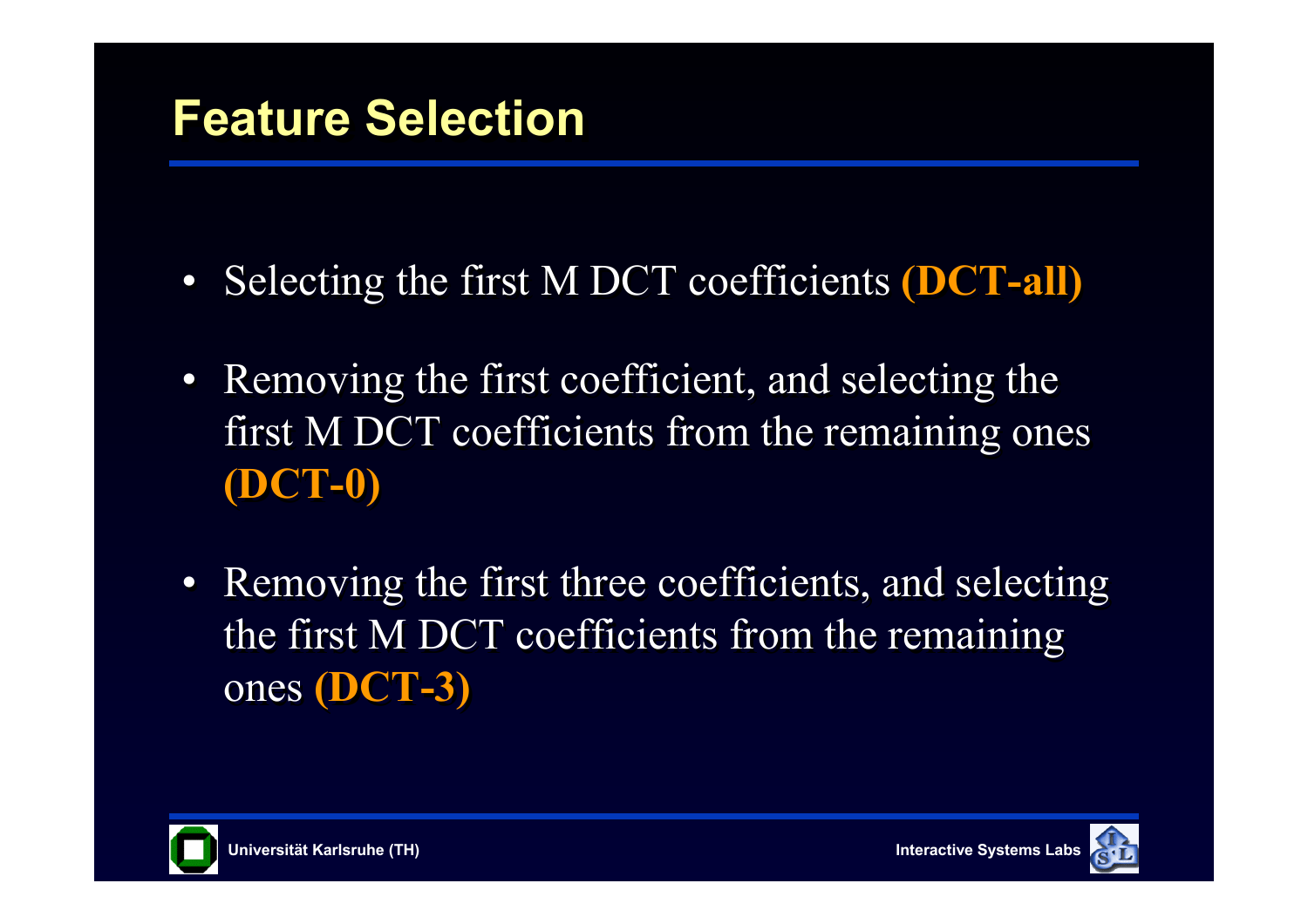# **Feature Normalization Feature Normalization**

 $\bullet$ The blocks with different brightness levels lead to DCT coefficients with different value levels. coefficients with different value levels.

normalize the local feature vector's, *f'*s, magnitude to normalize the local feature vector's, *f'*s, magnitude to unit norm: unit norm:

$$
f_n = f / \|f\|
$$

 $\bullet$  The first DCT coefficients have higher magnitudes than the The first DCT coefficients have higher magnitudes than the later ones, thus having more influence on the classification later ones, thus having more influence on the classification results. results.

divide each coefficient to its standard deviation that is divide each coefficient to its standard deviation that is learned from the training set: learned from the training set:

$$
f_{n,i} = f_i / \sigma(f_i)
$$



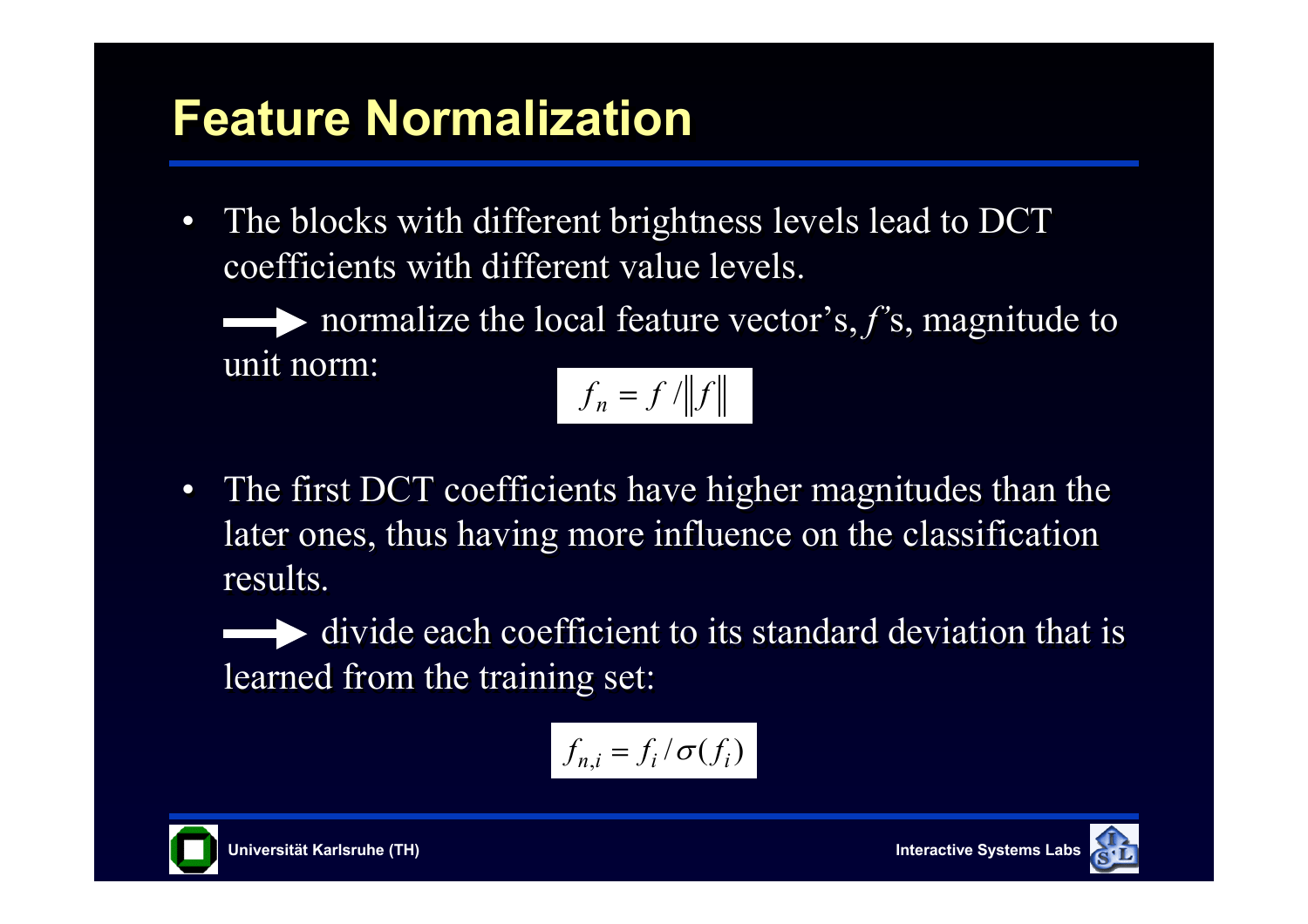# **Face Recognition Experiments Face Recognition Experiments**

- $\bullet$  Experimental Data derived from FRGC ver. 2 Experimental Data derived from FRGC ver. 2 Experiments 1 & 4 Experiments 1 & 4
- $\bullet$  Individuals that have at least 10 images (target, query) Individuals that have at least 10 images (target, query) are selected
- $\bullet$ 120 individuals (10 images for training & testing) 120 individuals (10 images for training & testing)
- •• Controlled vs. Controlled (Fall 2003 recordings for Controlled vs. Controlled (Fall 2003 recordings for training & Spring 2004 recordings for testing) training & Spring 2004 recordings for testing)
- $\bullet$  Uncontrolled vs. Uncontrolled (Fall 2003 recordings for Uncontrolled vs. Uncontrolled (Fall 2003 recordings for training & Spring 2004 recordings for testing) training & Spring 2004 recordings for testing)



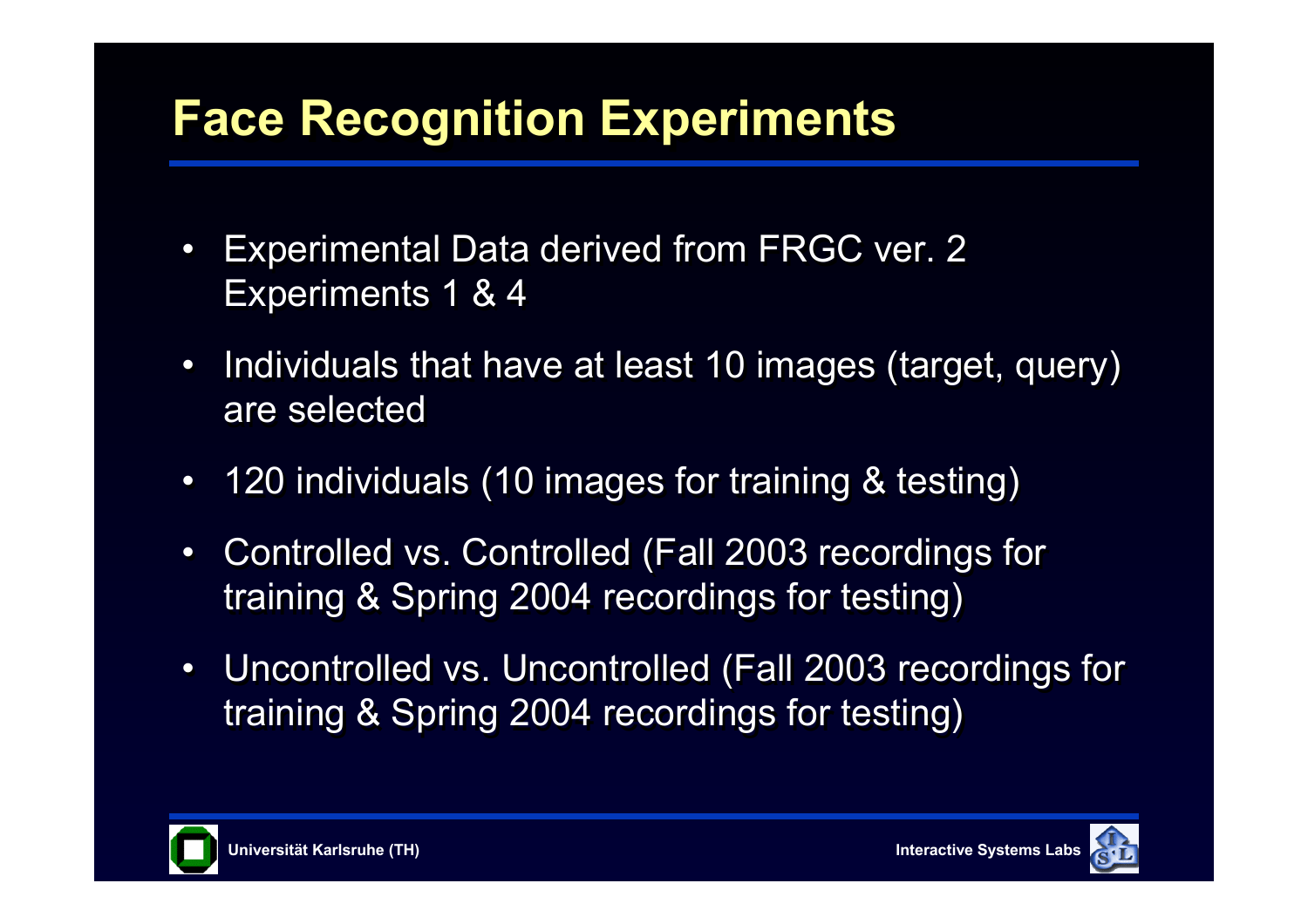## **Distance Metrics Distance Metrics**





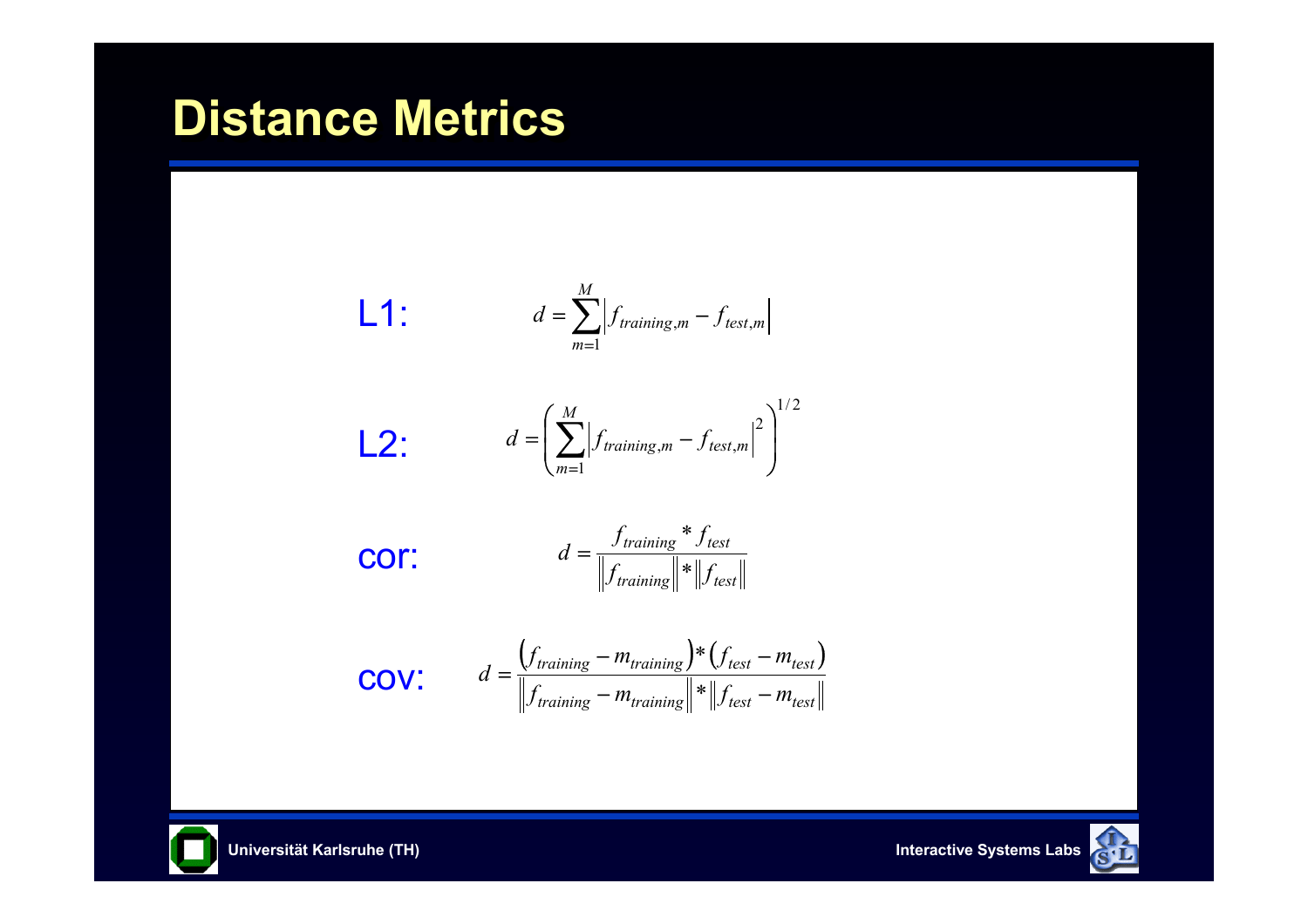## **Sample Images Sample Images**

#### **Controlled Samples:**



#### **Uncontrolled Samples:**





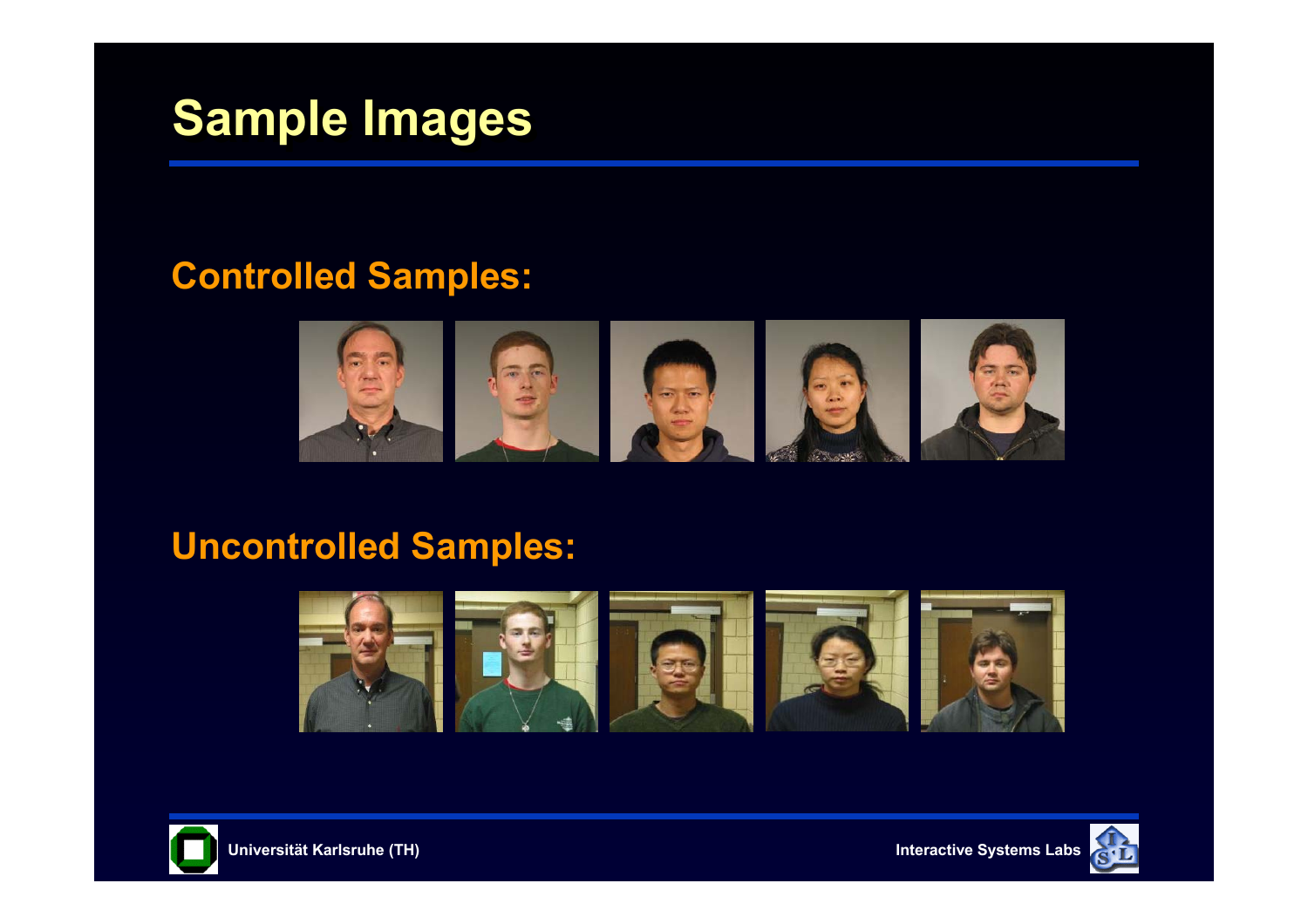## **FRGC Controlled vs. Controlled -DCT & FRGC Controlled vs. Controlled -DCT & PCA scores @ 320 –no normalization PCA scores @ 320 –no normalization**

|     | DCT      | $DCT -$<br>$\overline{\mathbf{W}}$ o DC | $DCT -$ | <b>PCA</b> | PCA-  |
|-----|----------|-----------------------------------------|---------|------------|-------|
|     |          |                                         | W/O3    |            | W/O3  |
| L1  | 74.8%    | $94.3\%$                                | 92.8%   | 89.2%      | 88.1% |
| L2  | $62.2\%$ | 86.7%                                   | 82.2%   | 81.8%      | 85.8% |
| Cos | 78.8%    | 87.4%                                   | 86.3%   | 80.8%      | 88.6% |
| Cov | 79.0%    | 87.8%                                   | 86.1%   | 80.6%      | 88.6% |



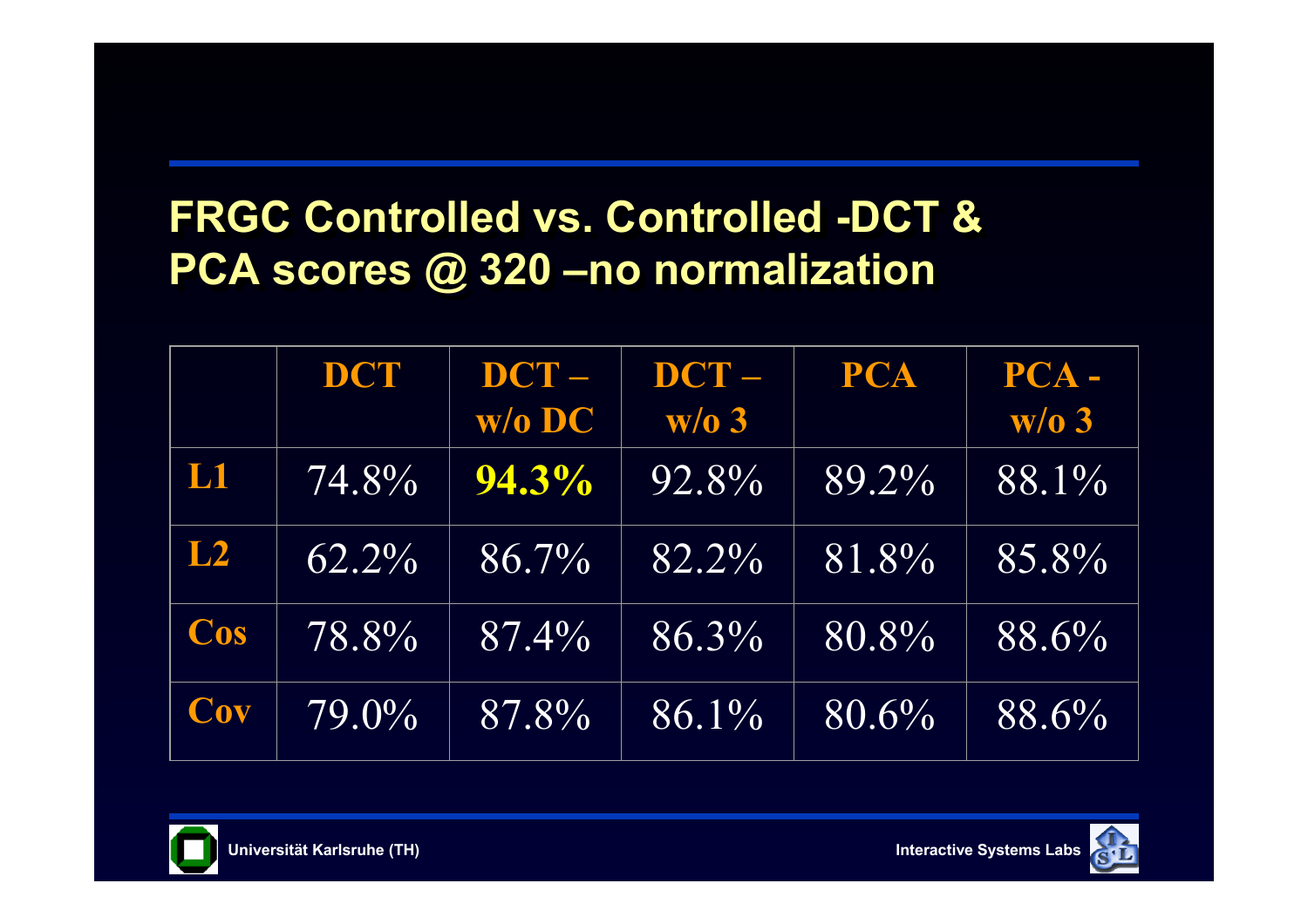## **FRGC Controlled vs. Controlled -DCT & FRGC Controlled vs. Controlled -DCT & PCA scores @ 320 –unit norm PCA scores @ 320 –unit norm**

|     | DCT      | $DCT -$  | DCT-     | <b>PCA</b> | PCA-  |
|-----|----------|----------|----------|------------|-------|
|     |          | $W/O$ DC | W/O3     |            | W/O3  |
| L1  | 90.6%    | 96.8%    | 96.8%    | 87.3%      | 90.8% |
| L2  | 79.9%    | 93.6%    | 94.3%    | 81.0%      | 89.0% |
| Cos | $79.9\%$ | 93.6%    | 94.3%    | 80.8%      | 88.6% |
| Cov | 80.0%    | 93.6%    | $94.4\%$ | 80.6%      | 88.6% |



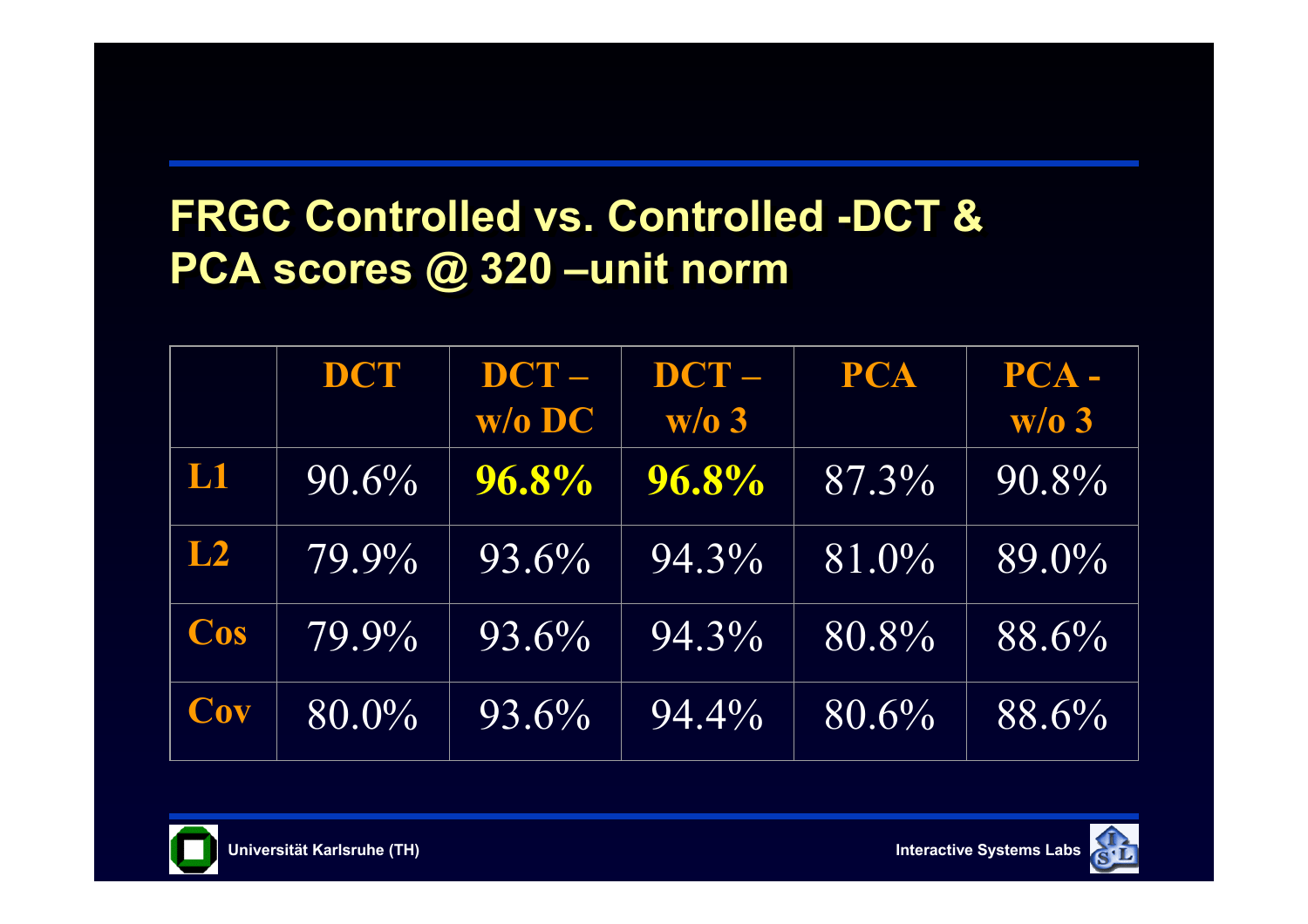## **FRGC Controlled vs. Controlled -DCT & FRGC Controlled vs. Controlled -DCT & PCA scores @ 320 –over dim. norm PCA scores @ 320 –over dim. norm**

|     | DCT      | $DCT -$<br>$W/O$ DC | $DCT -$<br>W/O3     | <b>PCA</b> | PCA-<br>$W/O$ 3 |
|-----|----------|---------------------|---------------------|------------|-----------------|
| L1  | 91.3%    | $96.3\%$            | $95.7\%$            | 80.8%      | 79.9%           |
| L2  | $89.4\%$ | 93.1%               | $\overline{91.2\%}$ | $80.9\%$   | $79.6\%$        |
| Cos | 92.7%    | 93.8%               | $94.4\%$            | 94.2%      | 94.0%           |
| Cov | 93.2%    | 93.9%               | $94.4\%$            | 94.3%      | 94.0%           |



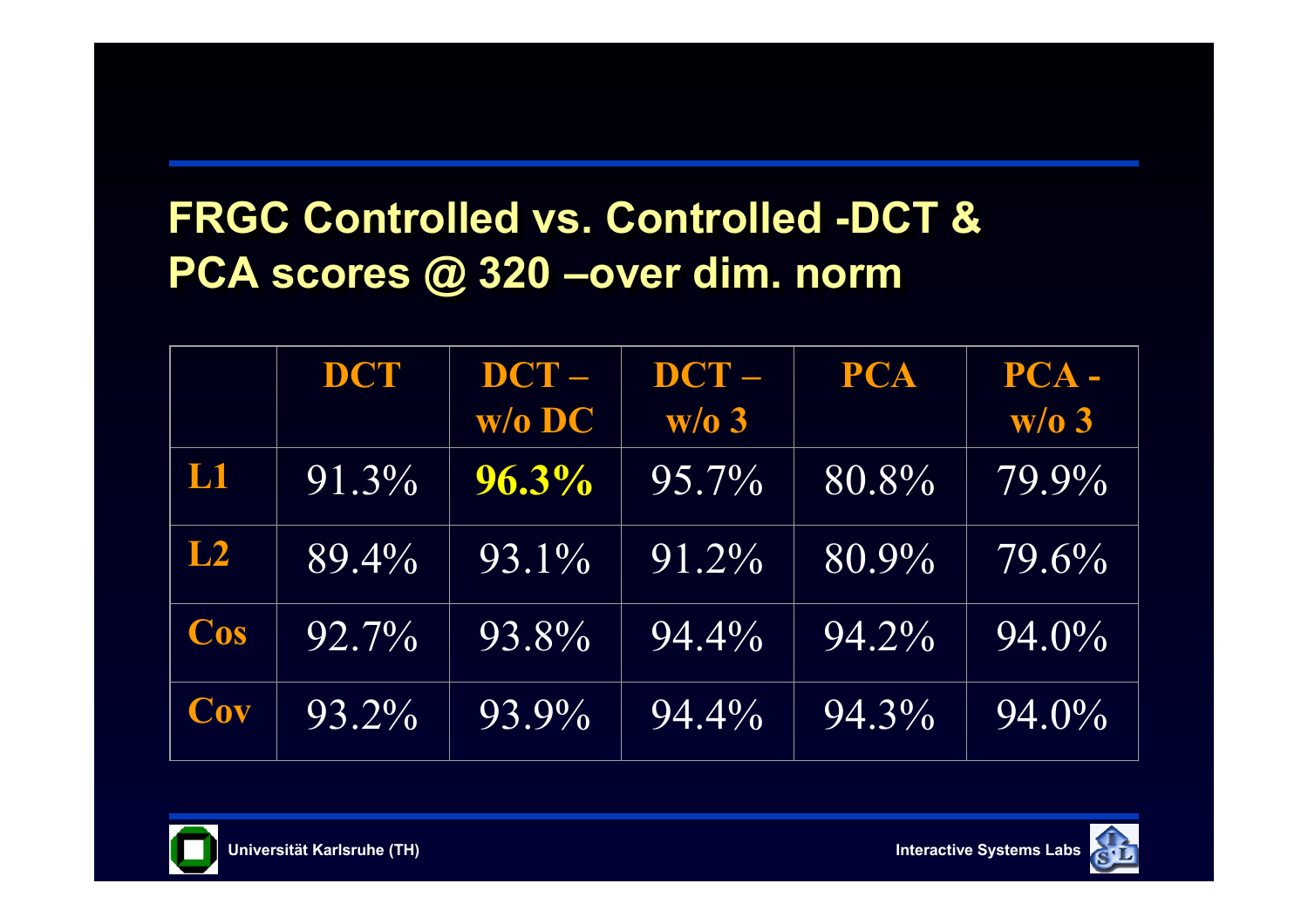#### **FRGC Controlled vs. Controlled Overview FRGC Controlled vs. Controlled Overview**





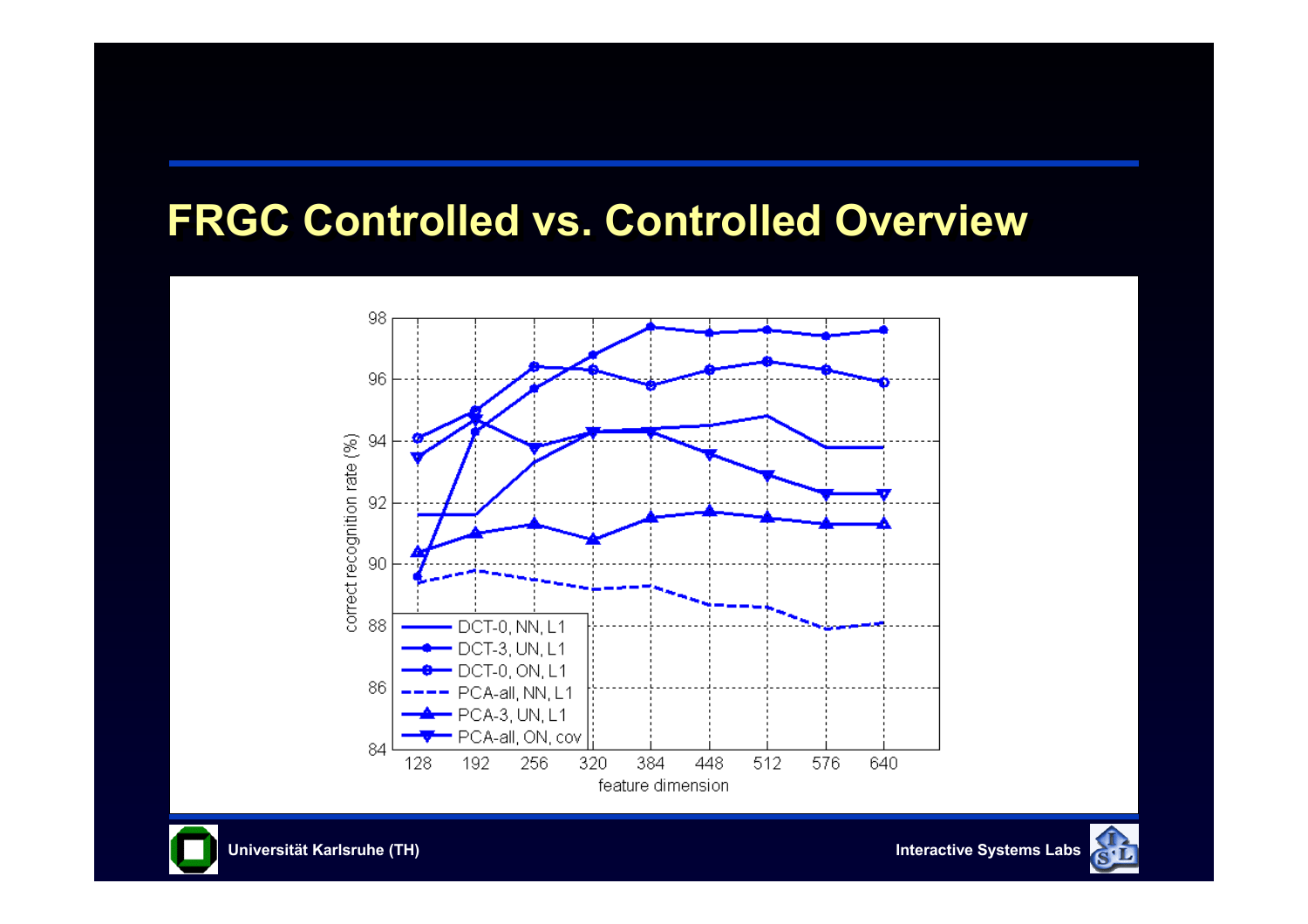## **FRGC Uncontrolled vs. Uncontrolled -DCT FRGC Uncontrolled vs. Uncontrolled -DCT & PCA scores @ 320 –no normalization & PCA scores @ 320 –no normalization**

|     | DCT      | $DCT -$<br>$W/O$ DC | $DCT -$<br>$W/O$ 3 | <b>PCA</b> | PCA-<br>W/O3 |
|-----|----------|---------------------|--------------------|------------|--------------|
| L1  | 43.6%    | $61.4\%$            | $60.6\%$           | 49.0%      | $44.1\%$     |
| L2  | $36.9\%$ | $56.1\%$            | 55.8%              | $40.3\%$   | $39.1\%$     |
| Cos | $39.4\%$ | 69.3%               | 65.8%              | 38.4%      | 37.8%        |
| Cov | 39.3%    | 69.6%               | 66.1%              | 38.4%      | 37.8%        |



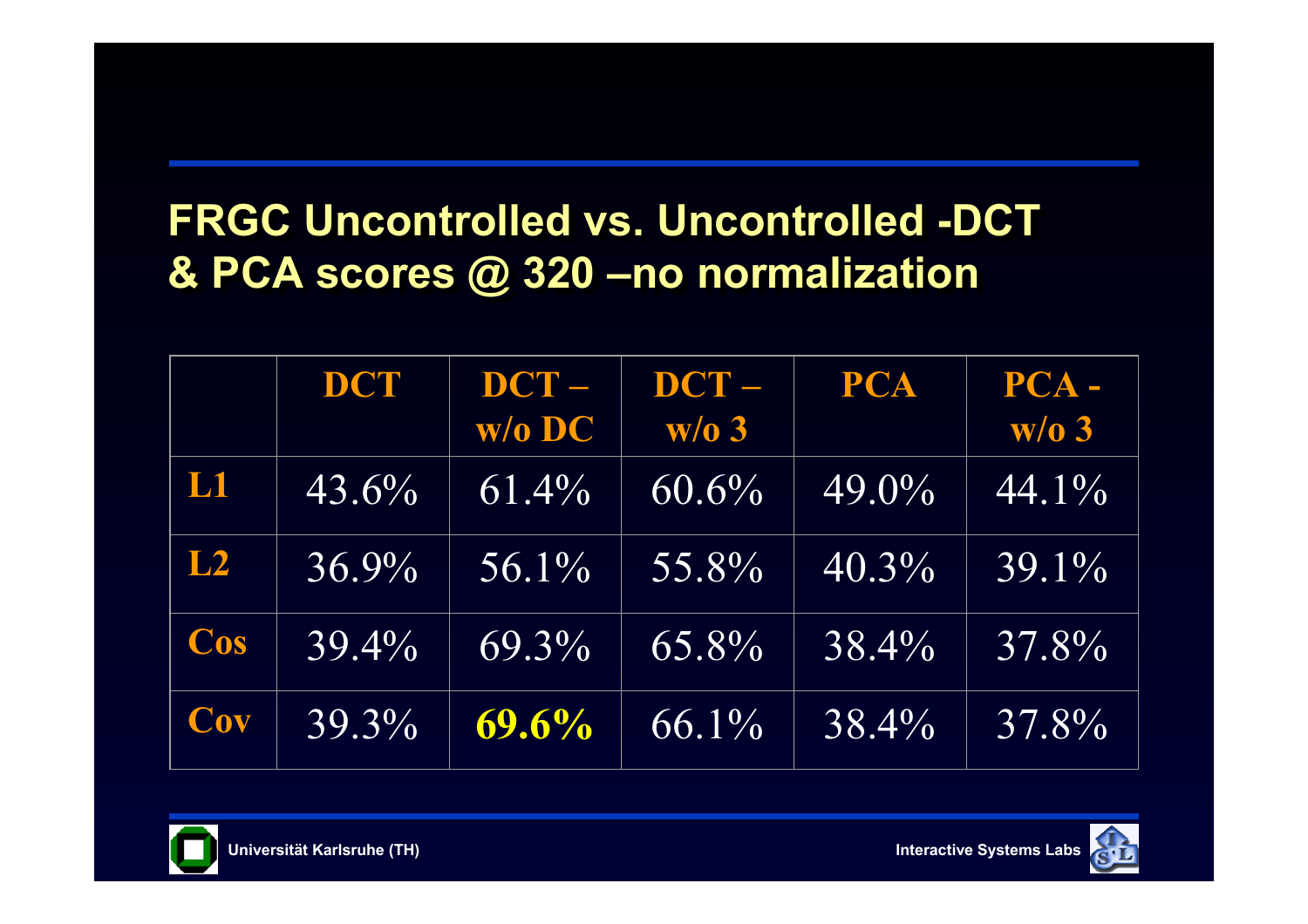## **FRGC Uncontrolled vs. Uncontrolled -DCT FRGC Uncontrolled vs. Uncontrolled -DCT & PCA scores @ 320 –unit norm & PCA scores @ 320 –unit norm**

|     | DCT      | DCT-<br>w/o DC | DCT-<br>$W/O$ 3 | <b>PCA</b> | PCA-<br>W/O3 |
|-----|----------|----------------|-----------------|------------|--------------|
| L1  | $70.5\%$ | $80.5\%$       | 80.8%           | 44.6%      | 43.5%        |
| L2  | $63.2\%$ | $75.3\%$       | 76.8%           | 38.8%      | 38.6%        |
| Cos | $63.2\%$ | 75.3%          | 76.8%           | 38.4%      | 37.8%        |
| Cov | 63.6%    | $75.3\%$       | $76.7\%$        | 38.4%      | 37.8%        |



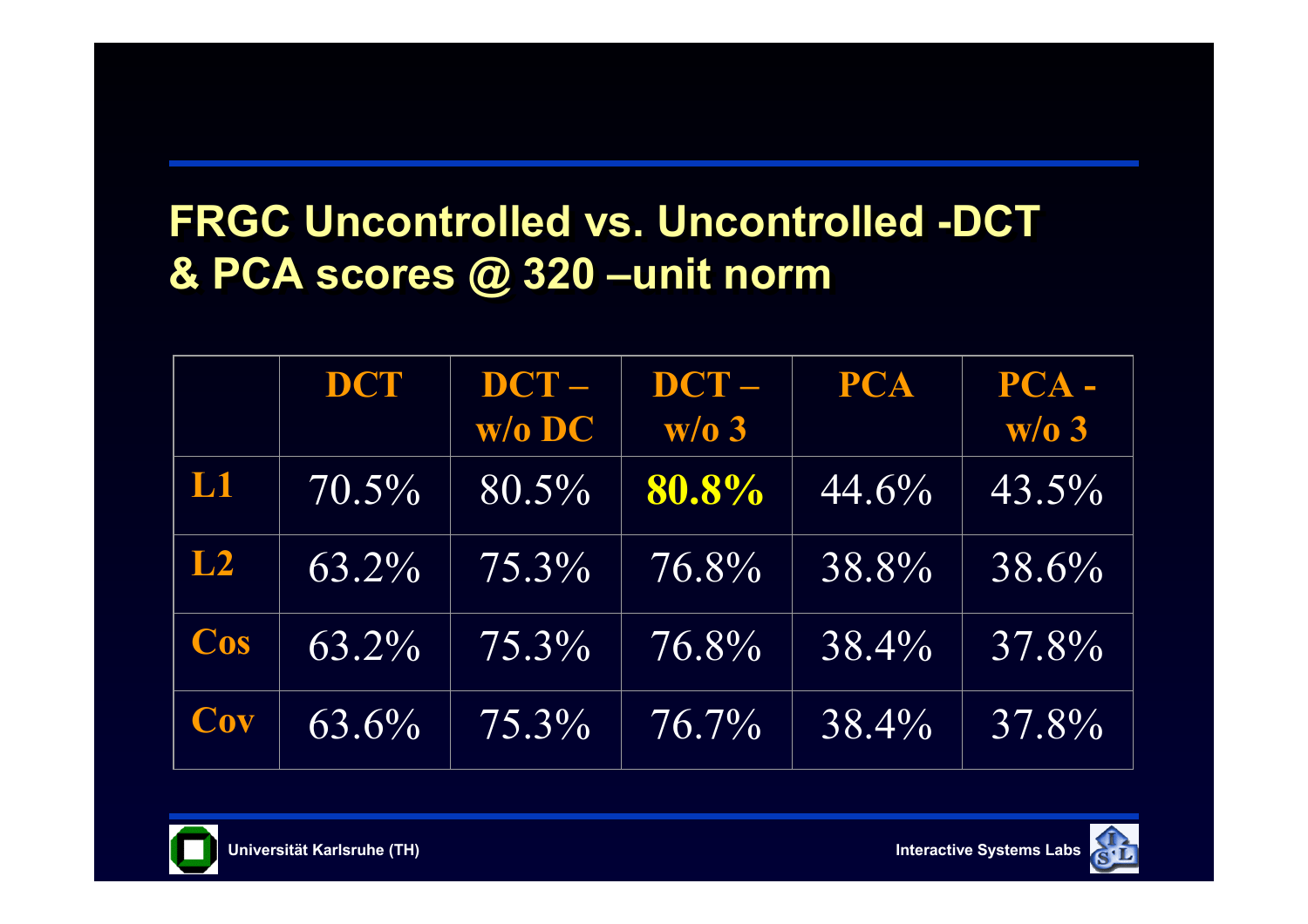## **FRGC Uncontrolled vs. Uncontrolled -DCT FRGC Uncontrolled vs. Uncontrolled -DCT & PCA scores @ 320 –over dim. norm & PCA scores @ 320 –over dim. norm**

|     | DCT      | $DCT -$  | DCT-                | <b>PCA</b> | PCA-     |
|-----|----------|----------|---------------------|------------|----------|
|     |          | $W/O$ DC | W/O3                |            | $w/o$ 3  |
| L1  | 53.3%    | $63.1\%$ | $\overline{58.9\%}$ | $46.5\%$   | $45.7\%$ |
| L2  | $49.8\%$ | 57.8%    | $56.5\%$            | $45.4\%$   | $45.1\%$ |
| Cos | $51.2\%$ | $67.6\%$ | $71.4\%$            | $57.4\%$   | $57.4\%$ |
| Cov | $50.9\%$ | 68.3%    | 71.6%               | 58.0%      | 57.8%    |



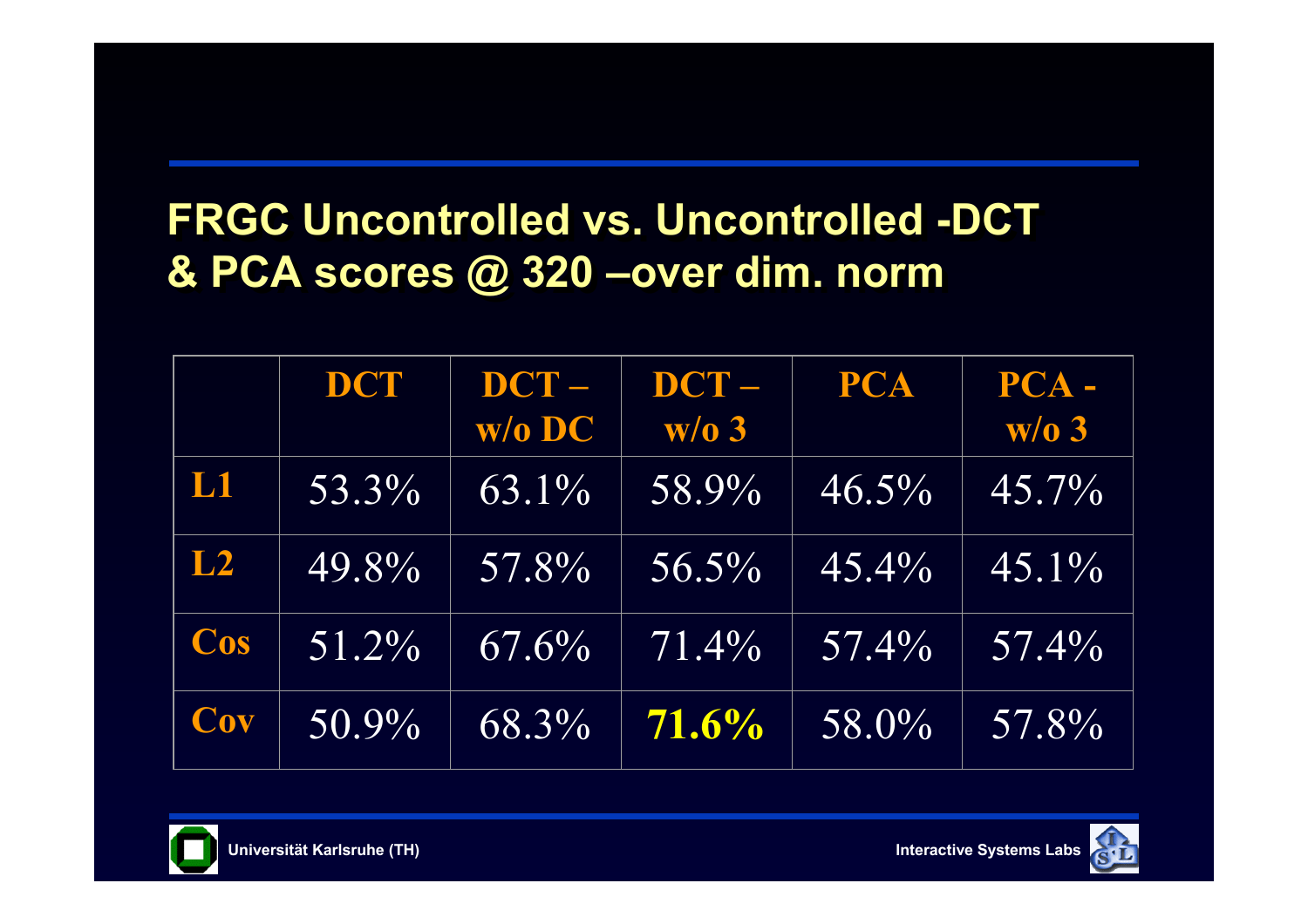#### **FRGC Uncontrolled vs. Uncontrolled Overview FRGC Uncontrolled vs. Uncontrolled Overview**





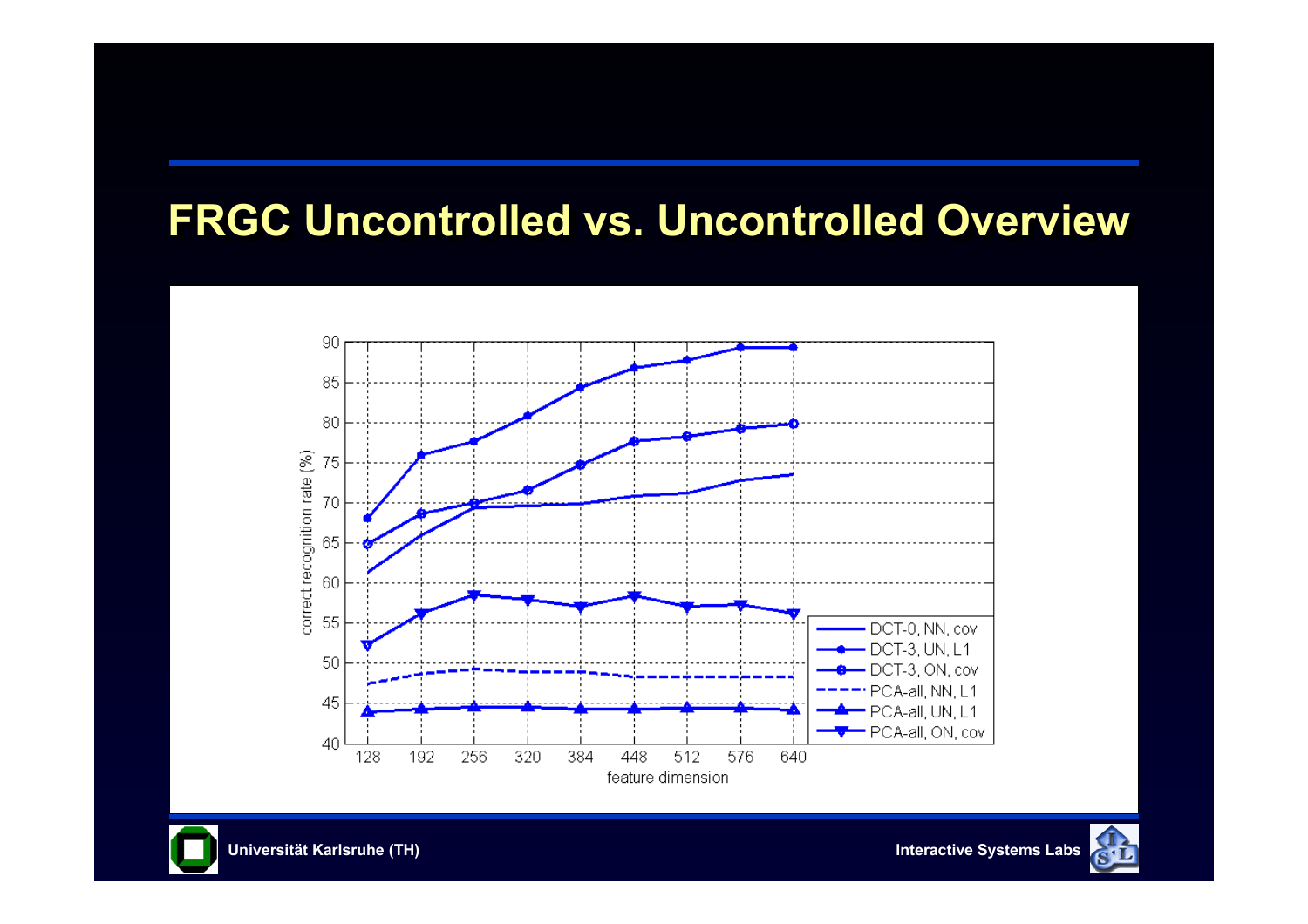# **Conclusions Conclusions**

- $\bullet$  Using proper local features / normalizing local features Using proper local features / normalizing local features contributes face recognition performance (Similar contributes face recognition performance (Similar results have been also obtained of the AR and CMU PIE face databases) PIE face databases)
- $\bullet$ Unit norm DCT-0 / DCT-3 local features perform best Unit norm DCT-0 / DCT-3 local features perform best

Controlled vs. Controlled @ feature dimension of 320 Uncontrolled vs. Uncontrolled @ feature dimension of 320

PCA, 89.2% DCT ver. 1, 94.3% DCT ver. 2, 96.8%

PCA, 49% DCT ver. 1, 69.3% DCT ver. 2, 80.5%